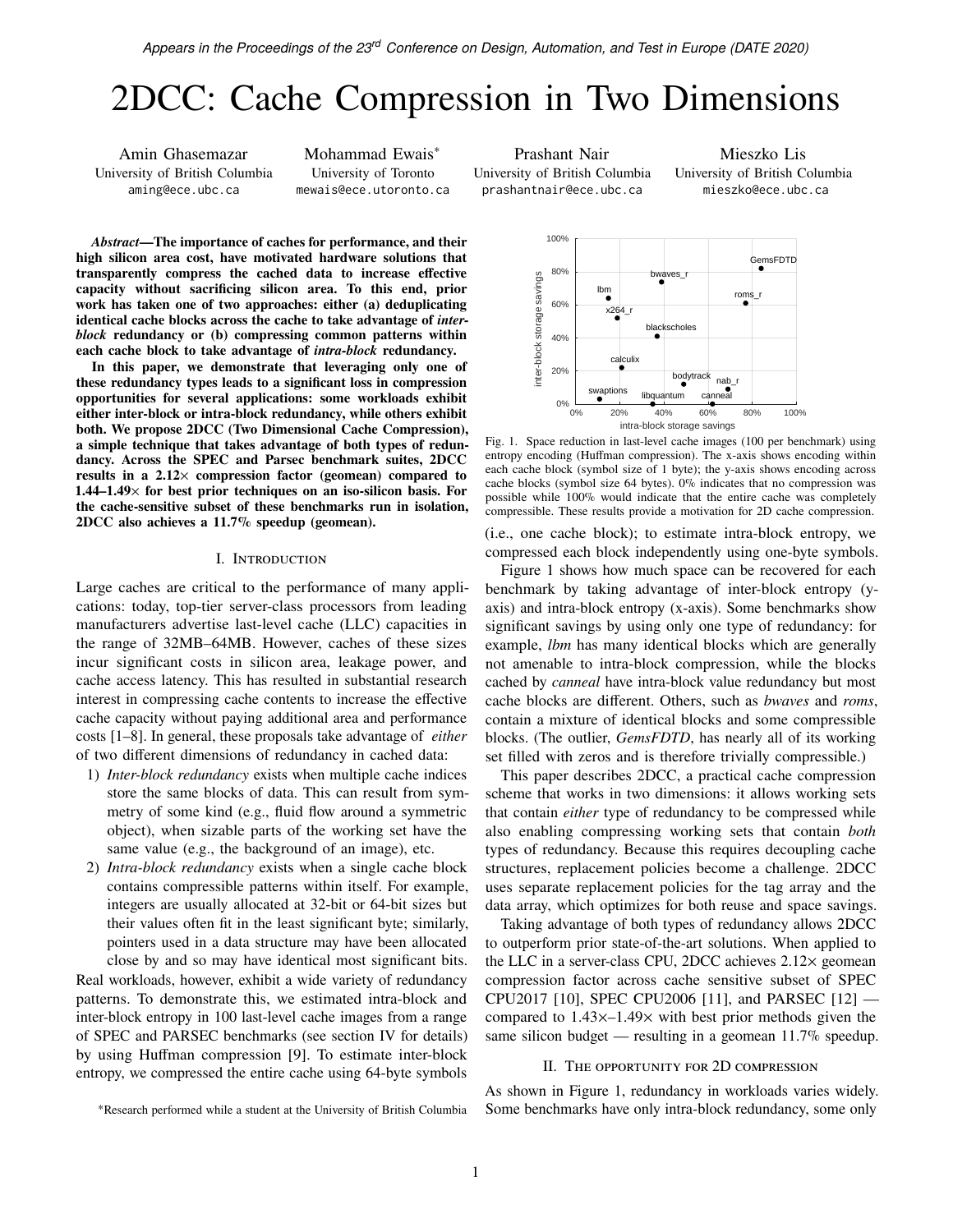

<span id="page-1-0"></span>Fig. 2. (a) Redundancy in LLC snapshots of three benchmarks: *lbm\_r* shows inter-block redundancy: the three cache lines shown appear twice, 6 times, and 4 times; *canneal* shows different blocks each of which has a compressible 0 prefix; in *roms\_r*, blocks appear in multiple copies but words also have similar prefixes. (b) Cache space saved using inter-block compression (y-axis) as well intra-block compression (x-axis) for these LLC samples.

inter-block redundancy, and there are several workloads that showcase both types of redundancy.

For example, [Figure 2\(](#page-1-0)a) shows cache block fragments of last-level cache snapshots for three benchmarks, along with the number of exact copies of each block found in the cache.

The top panel shows three blocks of the destination grid written inside *LBM\_performStreamCollideTRT()* in *lbm\_r*. The cache block is filled with 64-bit floats, which differ enough that intra-block compression (e.g., BΔI [\[1\]](#page-5-0)) is ineffective. Because of fluid flow symmetry, there are multiple copies of many cache blocks, all of which can potentially be deduplicated, allowing the size of the cache snapshot to be reduced by 67%.

The middle panel shows three blocks addressed by *swap\_locations()* in *canneal*. In contrast to *lbm\_r*, the working set contains no duplicate blocks. However, there is substantial intra-block redundancy: the data consists mainly of small 32-bit integers (netlist elements and locations). This allows the cache snapshot size to be reduced by 61%.

Finally, the third panel shows cache blocks from *roms\_r*, an ocean forecasting model. The locality of behaviour within an surface patch, together with similarities across some patches, creates both intra-block and inter-block redundancy: many cache blocks in the working set are present in several copies, and each contains 64-bit floats that are close to one another. For these cache snapshots, taking advantage of both forms of entropy can potentially save 91% of the cache space.

[Figure 2\(](#page-1-0)b) shows the potential cache silicon savings for intra-block (x-axis) and inter-block (y-axis) entropy by using an ideal compression method on the cache snapshots analyzed.

# III. 2DCC architecture and operation

Briefly, when a 2DCC cache inserts a new block, it checks whether an identical block is already present; if the block is a duplicate, then a reference to the existing block is inserted instead. If the block is unique, 2DCC attempts to compress it and store it in a part of a line in the cache's data array, with the rest of the line usable by other compressed cache blocks.

This approach presents several challenges. Firstly, duplicate cache blocks must be detected quickly. Secondly, allocating and evicting blocks with different compression factors must not cause fragmentation. Finally, the varying compressibility of workloads means that the cache may be limited by either tag



<span id="page-1-1"></span>Fig. 3. (a) The three decoupled storage structures that comprise the 2DCC cache: arrows show pointers logically linking the structures. (b) Entry contents. storage or data storage, with each storage structure requiring a separate and different replacement policy.

**Storage structures.** Unlike conventional caches, which store one full (e.g., 64-byte) data block for every tag, compressed caches can either store multiple blocks in the same space [\[1,](#page-5-0) [3,](#page-5-6) [4,](#page-5-7) [13\]](#page-5-8) or store only one block for multiple tags [\[2\]](#page-5-9); 2DCC similarly decouples the tag and data arrays. In contrast to prior approaches, each tag may point to an 8-byte segment anywhere in the data array rather than to only one index or a few possible locations; this maximizes data array utilization. To avoid storing duplicate blocks, multiple tags may point to the same segment.

To detect inter-block redundancy, 2DCC adds a third structure — the *hash array* — which stores summaries of cached blocks and allows the controller to quickly identify duplicate lines.

[Figure 3](#page-1-1) illustrates the structure of a 2DCC cache, and shows how the three components are interconnected with pointers.

*Data Array.* Storage of variable-sized blocks is accomplished by segmenting each set in the data array into eight-byte segments (similar to prior work [\[1\]](#page-5-0)): a single cache block may occupy from one up to eight contiguous segments depending on the compression factor.

Because the tag array is decoupled from the data array (unlike in [\[1\]](#page-5-0)) and the cache can store more tags than uncompressed blocks, 2DCC may need to evict blocks when space in the data array runs out even if some tags are still free. To identify the tags that point to a given data segment, 2DCC uses a per-segment back-pointer to one of the corresponding tags. To support the data array replacement policy, each segment also stores a count of tags pointed to it. A free-list bit vector is used to allocate entries and manage free space in the data array.

*Tag Array.* As in a conventional set-associative tag array, each entry contains the tag itself, tag replacement policy state, and validity/coherence state. Each entry also specifies the compression encoding. The tag entry also contains a "data pointer" to identify the segment(s) storing the cached block.

Finally, multiple tags that point to the same data segment form a doubly-linked list, used to remove all tags associated with an evicted block, and to form a free-list of unused tags.

*Hash Array.* To detect identical cache blocks, 2DCC needs to compare the *contents* of an incoming block with the contents of blocks that are already cached. Naturally, scanning through the entire cache is not an option. Instead, 2DCC detects candidates for deduplication by storing hashes of block contents in a separate small hash array. Because the common case is that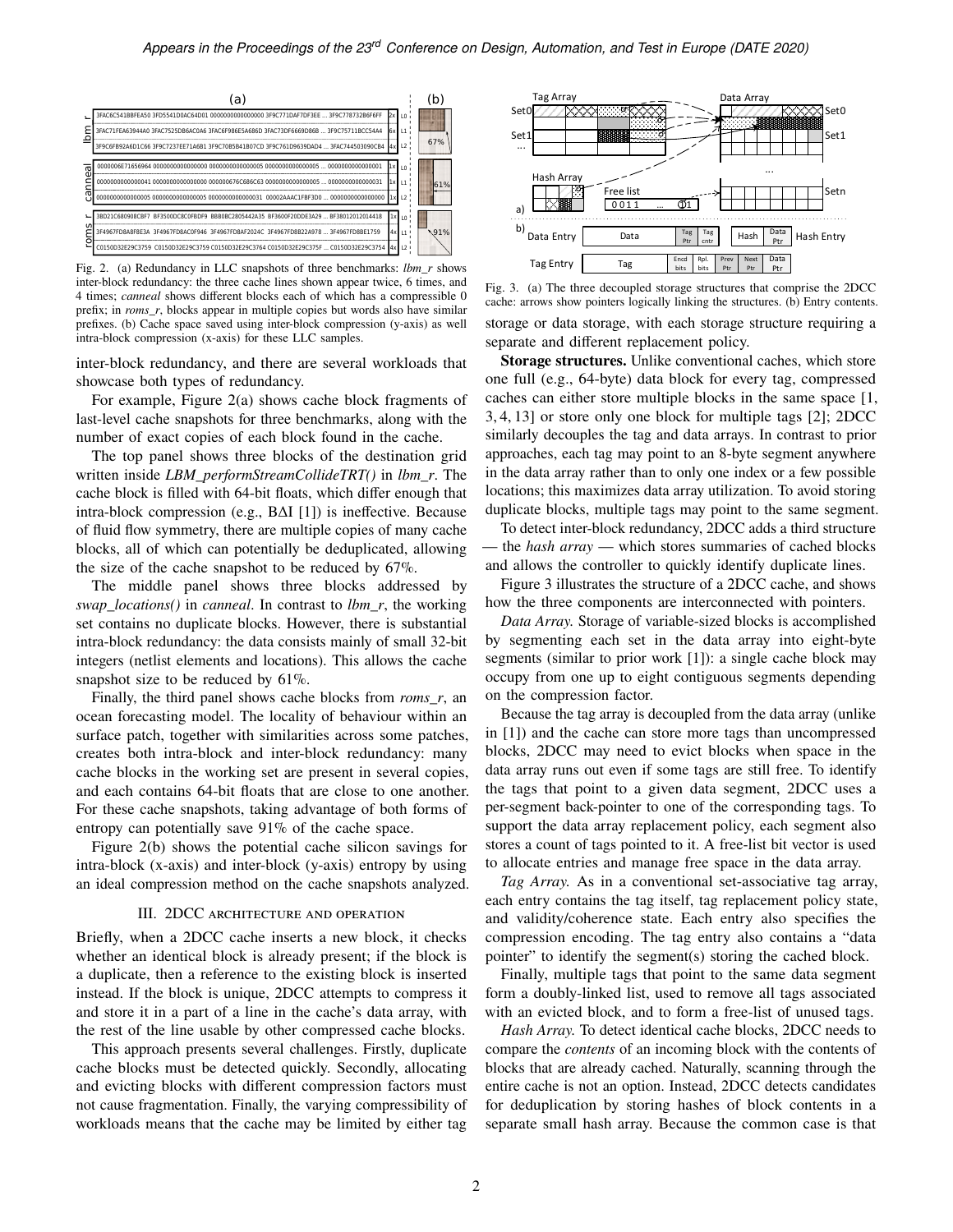

<span id="page-2-0"></span>Fig. 4. Example of 2DCC operation on lines from roms\_r benchmark: (a) initial state; (b) insertion of unique but compressible block; (c) insertion of a new block whose data is identical to that of panel (b).

incoming lines are unique, the hash array essentially serves to filter out most lines that cannot be deduplicated.

The hash array is a set-associative table. Each entry points to the data array segment where the original block is stored. (This is safe even if the original block is modified or evicted, as hash collisions mean that hash matches must in any case be verified against the full cache block.) Based on our experiments, storing only 1024 hashes is the hash array is sufficient to capture nearly all possible deduplication while reducing the hash collisions to less than 1%.

In operation, each incoming block's contents are hashed using a 64-bit  $H_3$  hash [\[14\]](#page-5-10). If the hash is not found, insertion proceeds normally. If the hash matches (i.e., a duplicate block may already exist in the cache), the block it points to is fetched from the data array and the actual data are compared; if the data are identical, then the line is deduplicated, otherwise it is inserted as a new block.

**Cache operation example.** We begin by tracing "the life of a cache block" on a tiny version of 2DCC in [Figure 4](#page-2-0) with an example from the roms\_r ocean simulation workload, before detailing the rules of operation. We begin with the state in panel (a), with one uncompressible, unduplicated block in the cache with tag t0 and data d0, such as block L0 in [Figure 2\(](#page-1-0)a).

In panel (b), a lower-level cache requests an address with tag  $tI$ , which misses in the tag array  $\bullet$  and triggers a backing memory request for its data *d1*. When *d1* arrives, it is compressed to *d1-c*, and, in parallel, hashed to search for duplicates ❷. The hash is then looked up in the hash array to determine whether the block can be deduplicated, but as it is the first occurrence of this data, the lookup fails.

To insert the new block in the cache, the controller consults the freelist to find that set 1 has a free block, and the compressed *d1-c* is inserted there ❸. At the same time, *t1* is inserted in the tag array with its data pointer set to point at *d1-c* and vice versa ❹, and the hash for *d1* is inserted in the hash array ❺.

In panel (c), a lower-level cache requests an address with tag *t2*, which also misses in the tag array ❻; this triggers another memory request. Once data block *d2* arrives, it is compressed (to  $d2-c$ ) and hashed as before  $\bullet$ . This time, however, the



<span id="page-2-1"></span>Fig. 5. Read access flowchart in 2DCC. Shaded (a) = on the critical path; unshaded (b, c) = off the critical path.  $LL =$  linked list of deduplicated tags.

hash hits in the hash array with the entry pointing to *d1-c*, indicating that *d2* is a possible duplicate of *d1*; to verify this, *d1-c* is retrieved and compared against *d2-c*. An exact match is determined, the deduplication count in *d1-c* is incremented ❽, and *t2* is inserted into the tag array pointing to *d1-c* ❾.

**Cache operation details.** 2DCC operation is largely similar to that of a conventional cache, with some differences due to tag/data array decoupling and the need to deduplicate and compress stored data. We detail those differences below.

*Reads, evictions, and insertions.* The operation of these accesses is illustrated in [Figure 5.](#page-2-1) The critical-path portion of read accesses — both hit  $\bullet$  and miss  $\bullet$  — corresponds to a conventional cache.

The hash and the compressed line size are calculated off the critical path  $\Theta$   $\Theta$ . If the hash exists in the hash array, the new block is a deduplication candidate, and the existing block is retrieved from the data array and compared against the newly arrived data  $\Theta$  to determine if the block is a duplicate.

If the entry is to be deduplicated, an unused tag is obtained either from the tag free list or by evicting an existing tag  $\Theta$ . If the entry cannot be deduplicated, a data entry is also allocated, possibly following an eviction of some data segments and their associated tags ❼. If the entry was not deduplicated, its hash is also inserted into the hash array to enable future deduplicaton ❽.

*Writes.* Writes reflect those in a conventional cache: with inclusive write-back caches, which we use in this paper, write requests always hit, and execute off the critical path.

Writes may also change the compressed size. In parallel to the tag access, therefore, the hash of the contents is computed; if this hits in the hash array, the relevant block is fetched and compared to the newly written data. If the newly written block can be deduplicated, the data pointer swings to the existing copy and the redundant segments are freed.

If the written block cannot be deduplicated, it is first recompressed. If it fits in the same number of segments, the data array entry is overwritten, possibly freeing some segments. If the line is larger, victim segments are selected from the data array before inserting the block as if it were a new insertion.

*Intra-block compression/decompression.* For compressing individual cache blocks, we use the BΔI compression method [\[1\]](#page-5-0). Briefly, BΔI calculates the mean of the words in the block to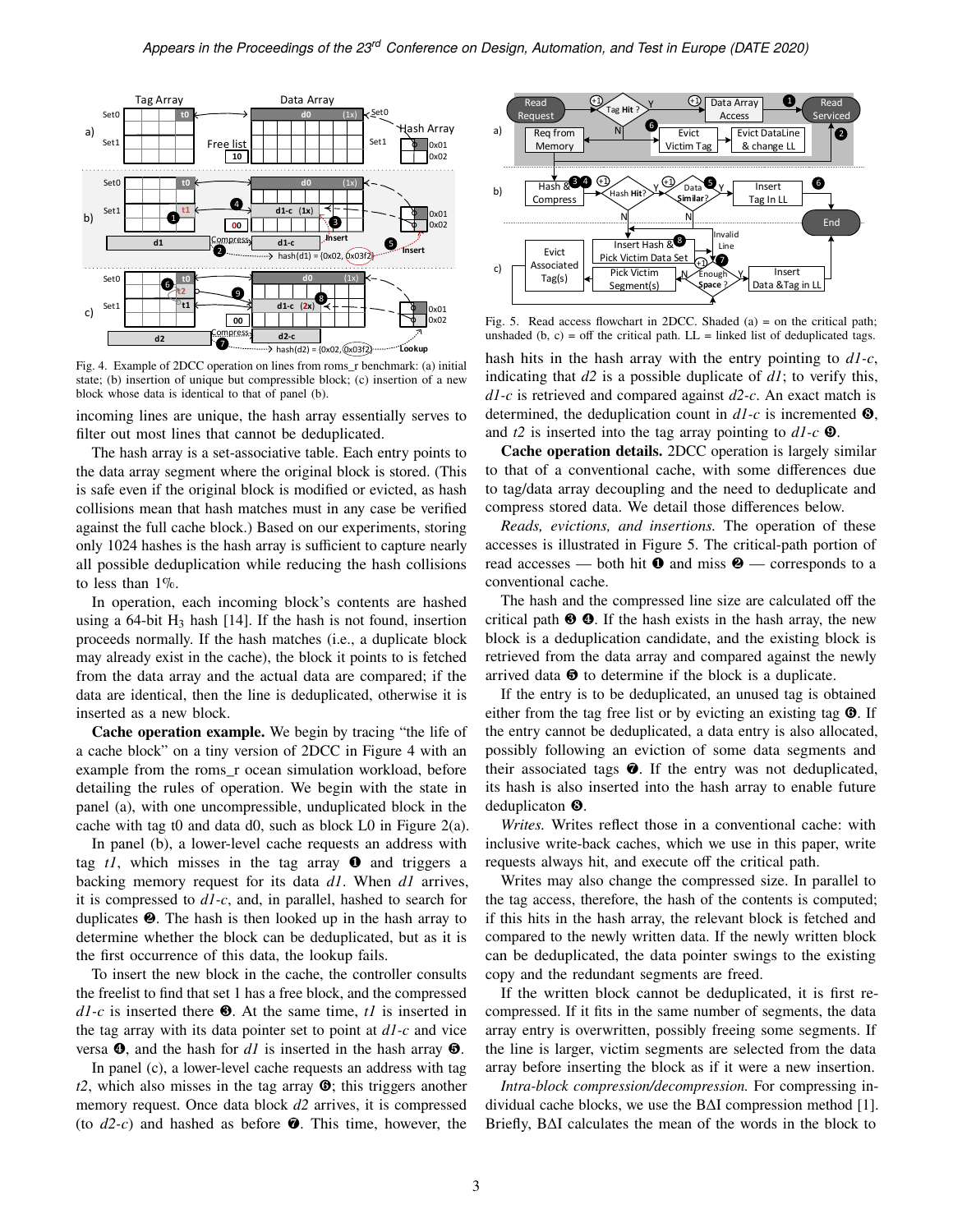| $d1$ :   |                  |             |             | 3F4967FD8A8F8E3A3F4967FD8AC0F9463F4967FD8AF2024C3F4967FD8B22A9783F4967FD8BE17592 |              |
|----------|------------------|-------------|-------------|----------------------------------------------------------------------------------|--------------|
|          |                  |             |             |                                                                                  |              |
| $d1-c$ : | 3F4967FD8A8F8E3A | $(+316BOC)$ | $(+627412)$ | $(+931B3E)$                                                                      | $(+151E758)$ |

<span id="page-3-1"></span>Fig. 6. Example of compressing a 64-byte cache block from roms\_r (*d1* from [Figure 4\)](#page-2-0). The block consists of 64-bit floating-point numbers whose values are close; they are compressed to a 64-bit base value followed by eight 32-bit offsets, for a total compressed size of 36 bytes.

determine the number of bytes needed to express the distance from this base value or from 0. If all distances can be expressed in fewer bytes than the original value (e.g., 4 bytes), the compressed block consists of the base value followed by a sequence of distance offsets used to reconstruct the original words in the cache block. Decompression consists of adding the offsets to the base, and is completed in one cycle.

[Figure 6](#page-3-1) shows an example of this process. The block (*d1* from [Figure 4\)](#page-2-0) consists of 64-bit floating-point numbers whose values are close. The intra-block compression reduces the block to 40 bytes (an 8-byte base value followed by eight 4-byte offsets), and compacts it to take up 5 segments in the set.

**Replacement Policies.** As described in earlier, 2DCC has three decoupled structures: a tag array, a data array, and a hash array. Unlike in a conventional cache, the three arrays have different goals and need different replacement policies.

*Tag array.* The goal of the tag array replacement policy (RP) is to preferentially retain addresses likely to be accessed in the future. The RP should therefore be the same as the equivalent conventional cache RP. In this paper, we use the least-recentlyused victim selection with most-recently used insertion (LRU), but other eviction policies may be more appropriate for large caches and specific workloads [\[15,](#page-5-11) [16,](#page-5-12) etc.].

*Data array.* The data array, on the other hand, provides *storage space* for the blocks identified as likely to be rereferenced. The storage is many-to-one: when several cache blocks contain the same data, one data array entry will be shared among several tags. When evicting a data array entry, all of the tag array entries that point to it must also be evicted. This makes conventional cache victim policies, which do not account for the cost of evicting multiple tags, unsuitable.

Observe that the policy does *not* need to consider which blocks are likely to be re-referenced, as the tag array replacement policy already ensures that only useful blocks are cached. The goal of the data array, therefore, should be to *enable the tag array to store more blocks*. Our policy has three stages:

1) If a set in the data array is free, insert the block there.

- <span id="page-3-2"></span>2) Otherwise, attempt to find space in a partly occupied block: randomly select four sets, and, if one of them has enough space, insert the new block there.
- 3) Finally, examine the four blocks from step [2,](#page-3-2) and select the one that (a) has enough space, and (b) minimizes the number of evicted tags from the tag array.

In effect, this process combines a random sampling process with a selection policy that retains the most deduplicated entries.

*Hash array.* The main purpose here is to enable deduplication of blocks stored in the data array. Thus, the hash array should identify (a) currently cached blocks whose contents are likely to reappear in other, soon-to-be-accessed blocks, and (b) incoming blocks whose contents are likely to reappear later. We therefore use the LRU policy applied to content hashes.

### IV. RESULTS

<span id="page-3-0"></span>**Methods.** We extended ZSim [\[17\]](#page-5-13) to implement 2DCC and the state-of-the-art hardware compression techniques for intra-block compression (BΔI [\[1\]](#page-5-0)) and inter-block deduplication (Dedup [\[2\]](#page-5-9)). We modeled detailed event timing and interconnect congestion for both on- and off-critical-path events. The simulated system is shown in [Table I;](#page-3-3) compression was applied to the L3 level only. We used CACTI 6.0 [\[18\]](#page-5-14) to estimate silicon area requirements, including all data structures for each compression method. For all performance studies, we normalized the three designs to the same silicon area.

We used an extensive set of integer and floating-point applications from SPEC CPU2017 [\[10\]](#page-5-3) and PARSEC [\[12\]](#page-5-5), as well as those applications from SPEC CPU2006 [\[11\]](#page-5-4) that are not in CPU2017. All were run with large input sizes (native in Parsec and reference in SPEC). Simulations skipped the first 40 billion instructions, and then sampled the last 20% of each 1 billion instructions for a total of 40 billion instructions.

**Sizing data structures.** Sizing decoupled structures (tag, data, and hash arrays) under a fixed silicon area budget is key to our design. In 2DCC, we must make two sizing decisions: (a) the ratio of tags to raw data blocks (which must exceed 1 to enable compression) and (b) the size of the hash array that captures inter-block redundancy.

**Tag array vs. data array.** We observed that the compressibility of cache blocks varies not only among applications, but also among different phases within an application, from as low as  $1\times$  in *streamcluster* to more than  $10\times$  in *fotonik3d r*. Similar to prior work [\[2\]](#page-5-9), we allow the cache to store four times more compressed lines than uncompressed lines.

**Hash Table.** For the hash array, the tradeoff is between, on the one hand, reducing the silicon footprint to make more space for tags and data entries and, on the other hand, making it large enough to capture enough of the inter-block redundancy.

To examine the design space, we compared an oracle hash table — which searches the entire cache for a match — against hash array sizes from 64 to 16,384 entries. In our experiments, 99.2% of the locality was captured with 1,024 entries (64 sets  $\times$  16 ways), with a collision rate of  $< 1\%$ . We use this hash size for the remainder of the experiments.

**Silicon area allocation.** We configured 2DCC as well as our three baselines to match that of a conventional, uncompressed cache with 1MB of data storage. For the compressed caches,

| <b>CPU</b>     | i5-750-like: x86-64, 2.6GHz, 4-wide OoO, 80 entry ROB |
|----------------|-------------------------------------------------------|
| L1I            | 32KB, 4-way, 3 Cycle access lat, 64B lines, LRU       |
| L1D            | 32KB, 8-way, 4 Cycle access lat, 64B lines, LRU       |
| L2             | Private, 256KB, 8 way, 11 Cycles lat, 64B lines, LRU  |
| L <sub>3</sub> | Shared 1 MB, 8-way, 39 Cycles lat, 64B lines, 8 banks |
| Memory         | DDR3-1066, 1GB                                        |

<span id="page-3-3"></span>TABLE I Configuration of the simulated system.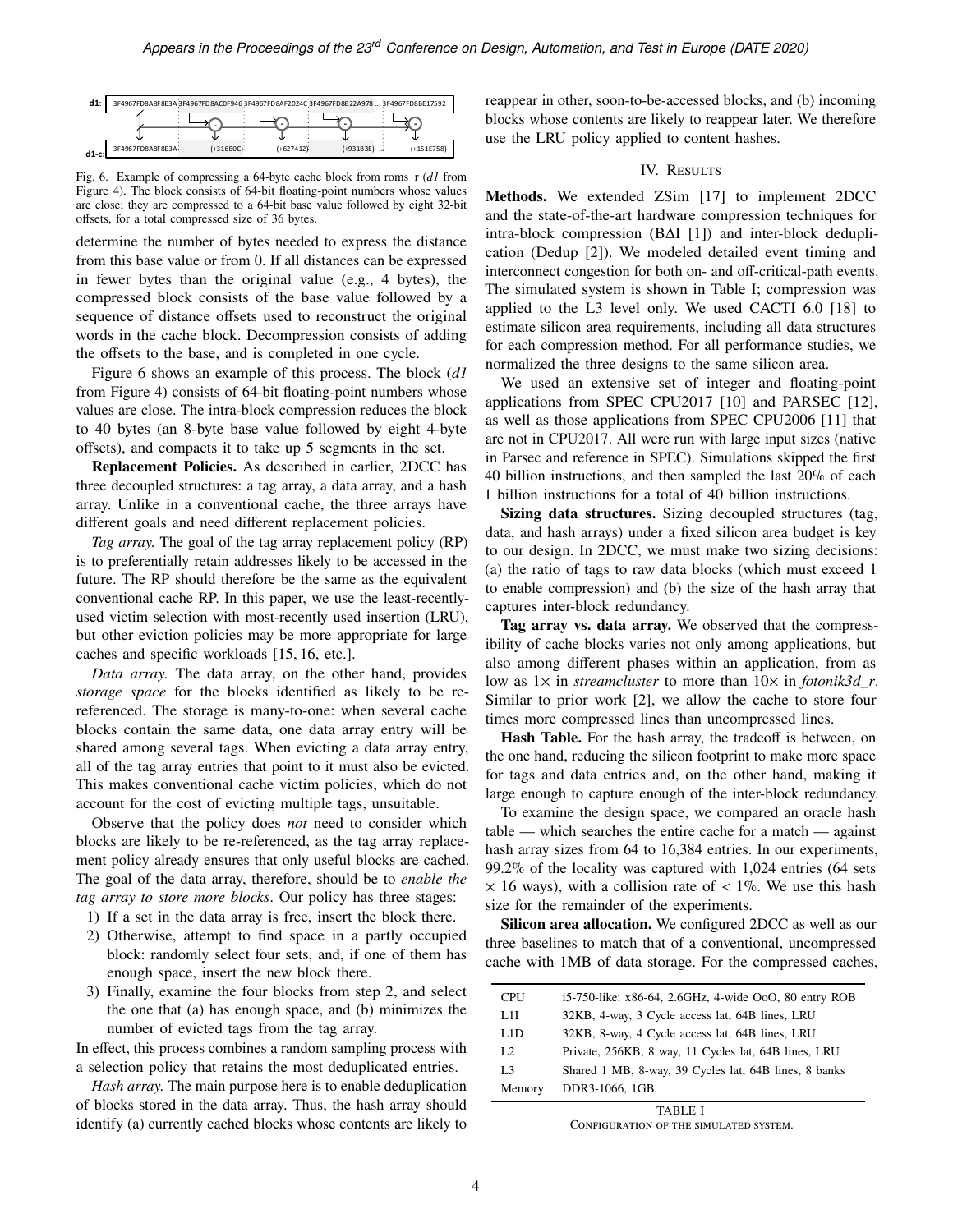

<span id="page-4-1"></span>Fig. 7. The bubble sizes represent storage savings due to combined intra- and inter-block compression, plotted against different compression factors. Z is the amount of savings due to all-zero blocks.

the total space available in the data array is less that 1MB because more of the available silicon budget must be dedicated to tags; [Table II](#page-4-0) shows space allocation details.

Metadata for each conventional cache tag entry consists of valid/dirty/LRU bits. 2DCC adds 4 bits for the compression type encoding, 32 bits for the previous and next tag pointers, and 17 bits for the data pointer (11 bits to index the set and 6 bits to index the segment within that set). BΔI adds 10 bits over the conventional cache for compression-type encoding and the segment pointer. Finally, Dedup tag entries add 32 bits for tags pointers and 14 bits for the data pointer. Data array overheads in 2DCC are 16 bits per segment for the tag list pointer, while Dedup has one 16-bit pointer for each cache block. 2DCC also requires a hash array, with each entry consisting of 10 bits for the hash tag and 17 bits for the data segment pointer; Dedup has a similar table but uses only 14 bits for the data pointer.

**Effectiveness of 2D compression.** [Figure 7](#page-4-1) shows the inter-block compression factor for each possible intra-block compression factor averaged over all benchmarks; the bubble size shows how much cache area was saved due to a specific combination. The largest savings — 16.9% of cache — come from blocks that cannot be compressed by themselves, but can be deduplicated, on average, 1.4× (bubble A). The next 12.1% is saved by blocks that cannot be deduplicated, but are amenable to intra-block compression with a compression factor of 1.6× on average (B). Significant additional savings (14.3% cache space total) come from blocks that are both compressible within each block but also identical to other blocks (C, D, E). Finally, 9.5% cache space is saved by using a special representation for zero-only blocks.

This validates the 2DCC intuition: both choosing the

|                                                                | <b>Baseline</b>                  | $BAI$ [1]                         | Dedup [2]                         | 2DCC                                             |
|----------------------------------------------------------------|----------------------------------|-----------------------------------|-----------------------------------|--------------------------------------------------|
| #Entries<br>Entry Size<br>Total Size                           | 16384<br>39 <sub>b</sub><br>78KB | 49152<br>49 <sub>b</sub><br>294KB | 40960<br>85 <sub>b</sub><br>425KB | 36864<br>93 <sub>b</sub><br>414KB                |
| #Entries<br><b>Entry Size</b><br>Freelist<br><b>Total Size</b> | 16384<br>512b<br>1024KB          | 12288<br>$512 + 0h$<br>768KB      | 10240<br>$512 + 16h$<br>660KB     | 9216<br>$512+104h$<br>1152 <sub>b</sub><br>694KB |
| # Entries<br><b>Entry Size</b><br><b>Total Size</b>            |                                  |                                   | 1024<br>3B<br>3KB                 | 1024<br>3.375B<br>3.375KB                        |
| <b>Total Size</b>                                              | 1.08MB                           | 1.05MB                            | 1.07MB                            | 1.08MB                                           |
|                                                                |                                  |                                   |                                   |                                                  |

<span id="page-4-0"></span>Storage allocation. All compressed caches are sized to fit in the same silicon size of a 1MB conventional cache with 48-bit address space.

| Cache      | Size(MB) | Dynamic read energy | Leakage power |
|------------|----------|---------------------|---------------|
| Conv.      |          | $0.35$ nJ           | 677.66 mW     |
| <b>BAI</b> |          | $0.37$ nJ           | 679.21 mW     |
| Dedup      |          | $0.39$ nJ           | 699.70 mW     |
| 2DCC       |          | $0.39$ nJ           | 695.16 mW     |

<span id="page-4-2"></span>Dynamic energy and leakage power of compressed caches and conventional of 1MB (silicon area of  $2.52mm^2$ ) in  $32nm$  technology. appropriate compression for each block (A, B) and using both compression methods in the same block (C, D, E) are important.

**Cache footprint.** [Figure 8\(](#page-5-15)a) shows the cache space needed by different workloads using 2DCC compared to state-of-theart methods for intra- (BΔI [\[1\]](#page-5-0)) and inter-block compression (Dedup [\[2\]](#page-5-9)), normalized to a conventional cache. We report averages over the entire program runtime from an executiondriven simulation (see Section [IV\)](#page-3-0). All caches take the same silicon area as a 1MB conventional cache (see [Table II\)](#page-4-0).

On average, 2DCC is able to reduce the cache footprint to 47.2% of the original footprint (i.e.,  $2.1 \times$  compression), a substantial improvement over BΔI (67.1%) and Dedup (69.2%).

Performance. We divided the benchmarks into cache sensitive (S) and cache insensitive (NS): we consider a benchmark to be cache insensitive if there is  $\langle 3\% \rangle$  change in MPKI when the conventional LLC size is doubled (this typically means that their workloads mostly fit in the L2 or even L1D cache).

[Figure 8\(](#page-5-15)b) shows that 2DCC reduces cache misses per 1,000 instructions (MPKI) by  $1.6 \times$  compared to  $1.3 \times$  for B $\Delta$ I and  $1.2\times$  for Dedup on average for the cache sensitive benchmarks. At the same time, the MPKI impact of cache compression on the cache-insensitive benchmarks is negligible  $(1.6\%)$ 

[Figure 8\(](#page-5-15)c) shows that the lower MPKI allows 2DCC to improve performance (IPC) by 11.7% for the cache-sensitive benchmarks, vs. 7.3% for BΔI and 5.2% for Dedup. Cacheinsensitive benchmarks can suffer a slight performance degradation (avg. 2.6%): for example, *bwaves* is highly compressible but cache-insensitive, so the compression/decompression latencies are not offset by more frequent cache hits.

We also investigated whether evictions of multiple tags are a significant problem, by measuring the ratio of evicted tags to cache accesses. Because of its better compression, 2DCC has the lowest eviction rate of 0.032 evictions per access, compared to 0.049, 0.042, and 0.041 for the conventional cache, BΔI, and Dedup, respectively. This means that multi-tag evictions are very rare, and do not have any performance impact.

**Energy impact.** We used CACTI [\[18\]](#page-5-14) to measure the latency, read energy, and leakage power of 2DCC and the three baselines (see [Table III\)](#page-4-2); results show that 2DCC uses 11% more energy for each read, and has a 2.5% leakage power overhead.

#### V. Related Work

**Inter-block deduplication:** Data deduplication techniques work well when many cache blocks are either entirely zero [\[1,](#page-5-0) [3\]](#page-5-6) or copies of other blocks that concurrently reside in the cache [\[2,](#page-5-9) [19\]](#page-5-16). 2DCC leverages many of the same insights to take advantage of inter-block redundancy, but also takes advantage of intra-block redundancy, which implies substantial differences in the overall structure and operation.